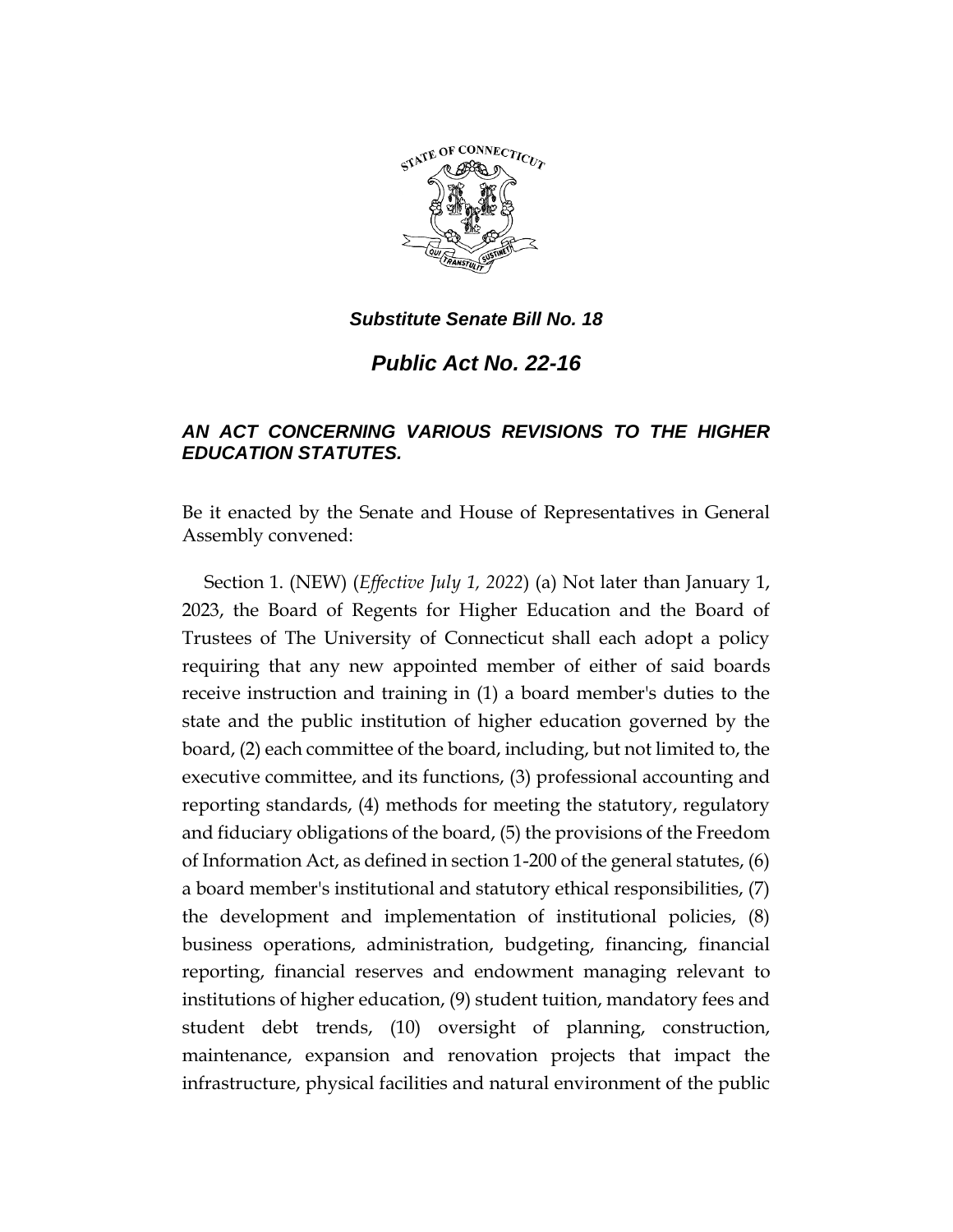institution of higher education governed by the board, (11) workforce planning, strategy and investment, (12) institutional advancement, including, but not limited to, philanthropic giving, fundraising initiatives, alumni programming, communications and media, government and public relations and community affairs, (13) student welfare issues, including, but not limited to, academic studies, curriculum, residence life, student governance and activities and the general physical and mental well-being of students, (14) current and anticipated issues in higher education, and (15) any other topics each governing board deems necessary. A member shall complete such instruction and training not later than one year after being appointed or elected to either of said boards.

(b) Not later than January 1, 2023, each public institution of higher education shall post on its Internet web site (1) the policy established by its governing board pursuant to subsection (a) of this section, and (2) a summary of the instruction and training received by the members of its governing board in accordance with such policy.

Sec. 2. Section 10a-8 of the general statutes is repealed and the following is substituted in lieu thereof (*Effective July 1, 2022*):

(a) The provisions of sections 4-77 and 4-78 shall not apply to the constituent units of the state system of higher education, and for the purposes of said sections only, the Board of Regents for Higher Education shall be deemed the budgeted agency for the Connecticut State University System, the regional community-technical college system, **[**and**]** Charter Oak State College and the central office of the Connecticut State Colleges and Universities. The Board of Regents for Higher Education shall develop a formula or program-based budgeting system to be used by each institution in preparing operating budgets. The Board of Regents for Higher Education shall prepare a single budget request itemized by the Connecticut State University System, the regional community-technical college system, **[**and**]** Charter Oak State

*Public Act No. 22-16 2 of 10*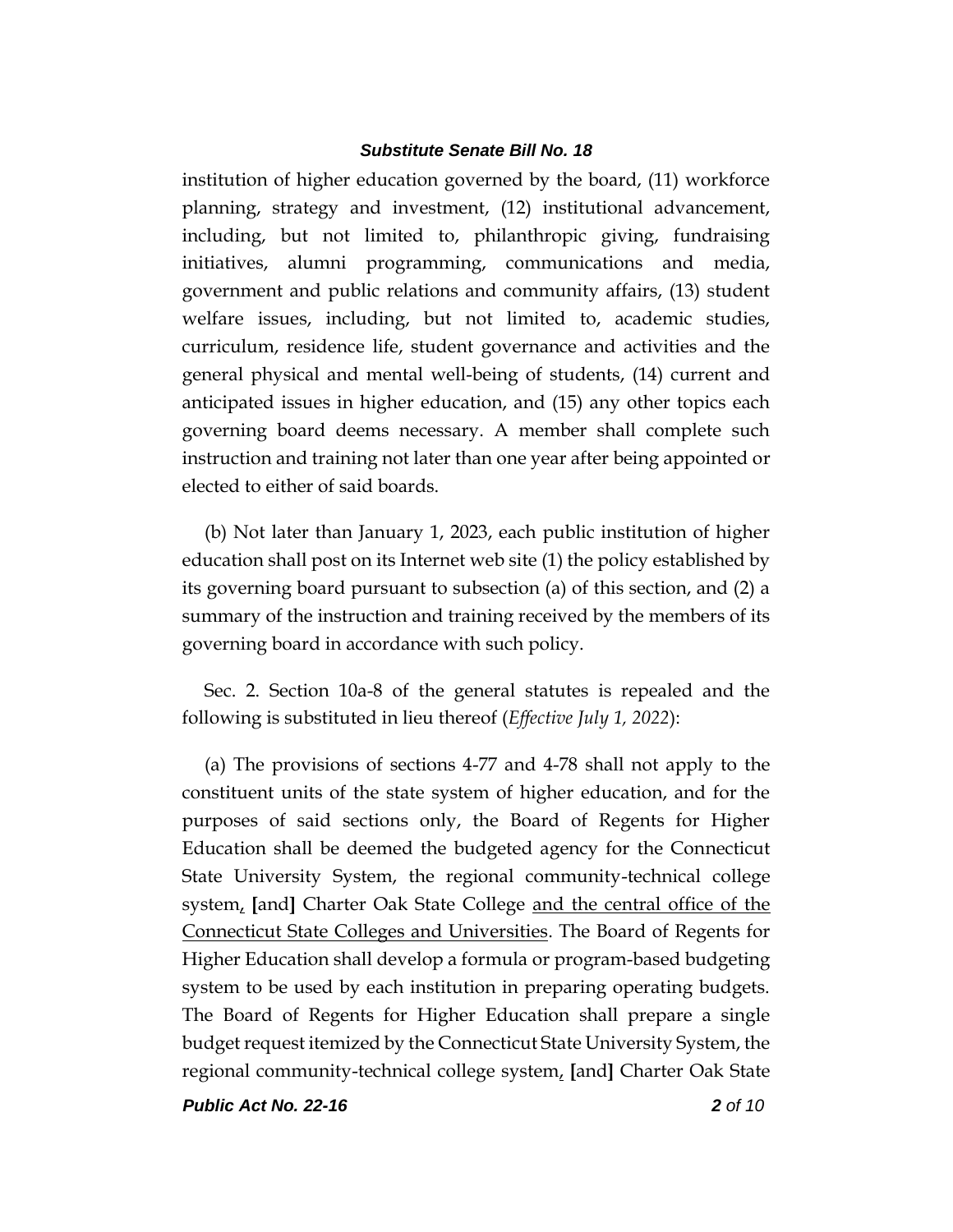College and the central office of the Connecticut State Colleges and Universities using the formula or program-based budgeting system and shall submit such budget request displaying all operating funds to the Secretary of the Office of Policy and Management in accordance with sections 4-77 and 4-78, subject to procedures developed by the Board of Regents for Higher Education and approved by said secretary. The budget request shall set forth, in the form prescribed by the Board of Regents for Higher Education, a proposed expenditure plan which shall include: (1) The total amount requested for such appropriation account; (2) the amount to be appropriated from the General Fund; and (3) the amount to be paid from the tuition revenues of the regional communitytechnical college system, **[**and**]** the Connecticut State University System and Charter Oak State College. After review and comment by the Board of Regents for Higher Education, the proposed expenditure plans shall be incorporated into the single public higher education budget request including recommendations, if any, by said board. Any tuition increase proposed by the regional community-technical college system, **[**and**]** the Connecticut State University System and Charter Oak State College for the fiscal year to which the budget request relates shall be included in the single public higher education budget request submitted by the Board of Regents for Higher Education for such fiscal year, provided if the General Assembly does not appropriate the amount requested by any such system <u>or college</u>, such system <u>or college</u> may increase tuition and fees by an amount greater than that included in the budget request in response to which the appropriation was made. The General Assembly shall make appropriations directly to the constituent units. Allotment reductions made pursuant to the provisions of subsections (b) and (c) of section 4-85 shall be applied by the Board of Regents for Higher Education among the appropriations to the constituent units and the central office of the Connecticut State Colleges and Universities without regard to the limitations on reductions provided in said section, except that said limitations shall apply to the total of the amounts appropriated. The Board of Regents for Higher Education shall apply

*Public Act No. 22-16 3 of 10*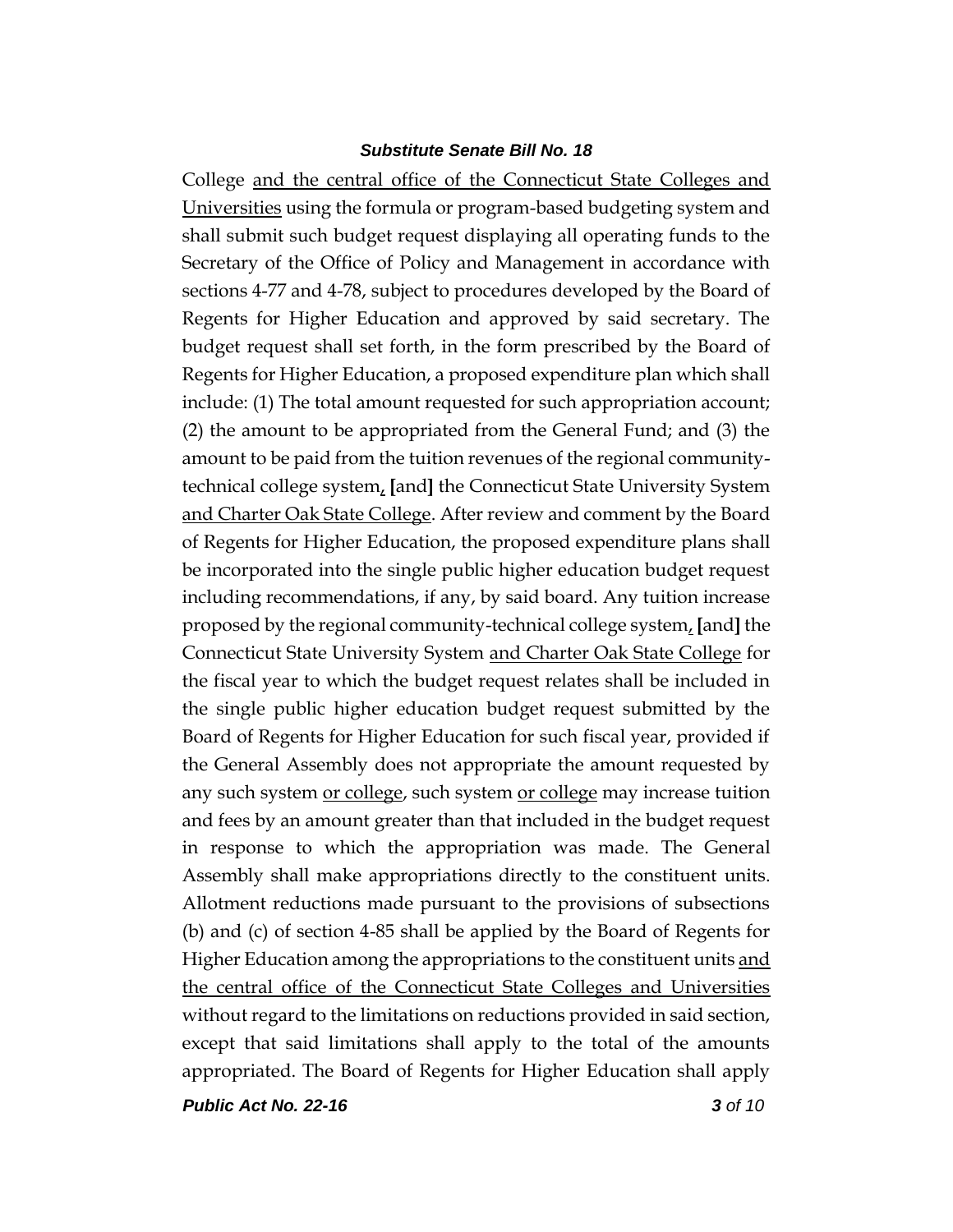such reductions after consultation with the Secretary of the Office of Policy and Management. Any reductions of more than five per cent of the appropriations of any constituent units shall be submitted to the appropriations committee which shall, within thirty days, approve or reject such reduction.

(b) The **[**boards of trustees of each of the constituent units**]** Board of Regents for Higher Education may transfer to or from any specific appropriation of **[**such**]** a constituent unit a sum or sums totaling up to fifty thousand dollars or ten per cent of any such specific appropriation, whichever is less, in any fiscal year without the consent of the Finance Advisory Committee. Any such transfer shall be reported to the Finance Advisory Committee within thirty days of such transfer and such report shall be a record of said committee.

Sec. 3. Subsection (b) of section 10a-77 of the 2022 supplement to the general statutes is repealed and the following is substituted in lieu thereof (*Effective July 1, 2022*):

(b) The Board of **[**Trustees of the Community-Technical Colleges**]** Regents for Higher Education shall establish and administer a fund to be known as the Regional Community-Technical Colleges Operating Fund. Appropriations from general revenues of the state and, upon request by the board and with an annual review and approval by the Secretary of the Office of Policy and Management, the amount of the appropriations for fringe benefits and workers' compensation applicable to the regional community-technical colleges pursuant to subsection (a) of section 4-73, shall be transferred from the Comptroller, and all tuition revenue received by the regional community-technical colleges in accordance with the provisions of subsection (a) of this section shall be deposited in said fund. Income from student fees or related charges; the proceeds of auxiliary activities and business enterprises, gifts and donations; federal funds and grants for purposes other than research, and all receipts derived from the conduct by the

*Public Act No. 22-16 4 of 10*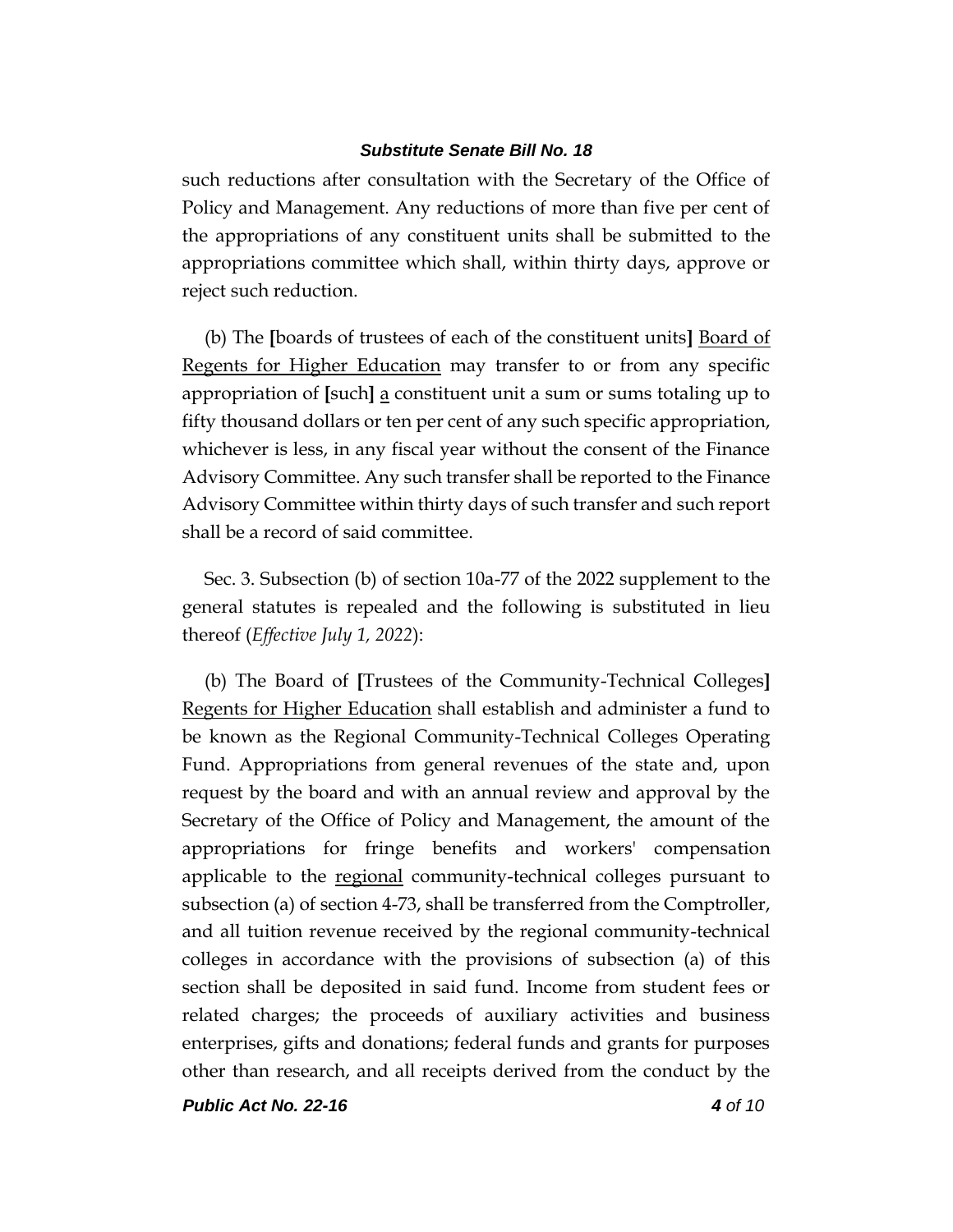colleges of their education extension programs and summer school sessions shall be credited to said fund but shall be allocated to the central office and institutional operating accounts which shall be established and maintained for the central office and each community-technical college. If the Secretary of the Office of Policy and Management disapproves such transfer, the secretary may require the amount of the appropriation for operating expenses to be used for personal services and fringe benefits to be excluded from said fund. The State Treasurer shall review and approve the transfer prior to such request by the board. **[**of trustees.**]** The board shall establish an equitable policy, in accordance with section 10a-8, as amended by this act, for allocation of appropriations from general revenues of the state, fringe benefits transferred from the Comptroller and tuition revenue deposited in the Regional Community-Technical Colleges Operating Fund. At the beginning of each quarter of the fiscal year, the board shall allocate and transfer, in accordance with said policy, moneys for expenditure in such institutional operating accounts, exclusive of amounts retained for central office operations and reasonable reserves for future distribution. All costs of waiving or remitting tuition pursuant to subsection (f) of this section shall be charged to the Regional Community-Technical Colleges Operating Fund. Repairs, alterations or additions to facilities supported by operating funds and costing one million dollars or more shall require the approval of the General Assembly, or when the General Assembly is not in session, of the Finance Advisory Committee. Any balance of receipts above expenditures shall remain in said fund, except such sums as may be required for deposit into a debt service fund or the General Fund for further payment by the Treasurer of debt service on general obligation bonds of the state issued for purposes of the regional community-technical colleges.

Sec. 4. Subsection (b) of section 10a-99 of the 2022 supplement to the general statutes is repealed and the following is substituted in lieu thereof (*Effective July 1, 2022*):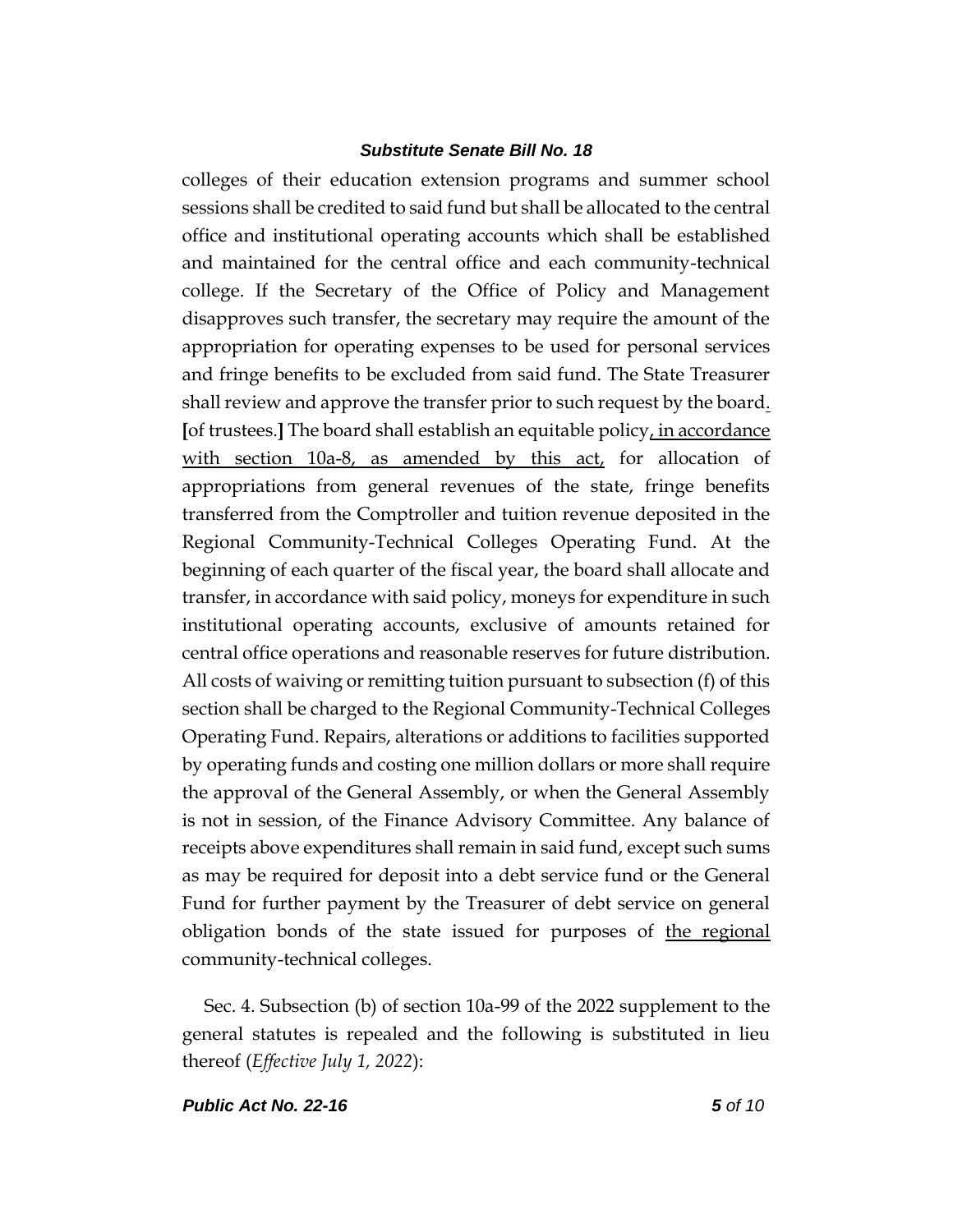(b) The Board of **[**Trustees of the Connecticut State University System**]** Regents for Higher Education shall establish and administer a fund to be known as the Connecticut State University System Operating Fund. Appropriations from general revenues of the state and upon request by the Connecticut State University System and with the annual review and approval by the Secretary of the Office of Policy and Management, the amount of the appropriations for fringe benefits pursuant to subsection (a) of section 4-73, shall be transferred from the State Comptroller and all tuition revenue received by the Connecticut State University System in accordance with the provisions of subsection (a) of this section shall be deposited in said fund. Income from student fees or related charges, the proceeds of auxiliary activities and business enterprises, gifts and donations, federal funds and grants, subject to the provisions of sections 10a-98 to 10a-98g, inclusive, and all receipts derived from the conduct by a state university of its education extension program and its summer school session shall be credited to said fund but shall be allocated to the central office and institutional operating accounts which shall be established and maintained for the central office and each state university. Any such gifts and donations, federal funds and grants for purposes of research shall be allocated to separate accounts within such central office and institutional operating accounts. If the Secretary of the Office of Policy and Management disapproves such transfer, **[**he**]** the secretary may require the amount of the appropriation for operating expenses to be used for personal services and fringe benefits to be excluded from said fund. The State Treasurer shall review and approve the transfer prior to such request by the university. The board **[**of trustees**]** shall establish an equitable policy, in accordance with section 10a-8, as amended by this  $act<sub>t</sub>$  for allocation of appropriations from general revenues of the state, fringe benefits transferred from the State Comptroller and tuition revenue deposited in the Connecticut State University System Operating Fund. At the beginning of each quarter of the fiscal year, the board shall allocate and transfer, in accordance with said policy, moneys for expenditure in such

*Public Act No. 22-16 6 of 10*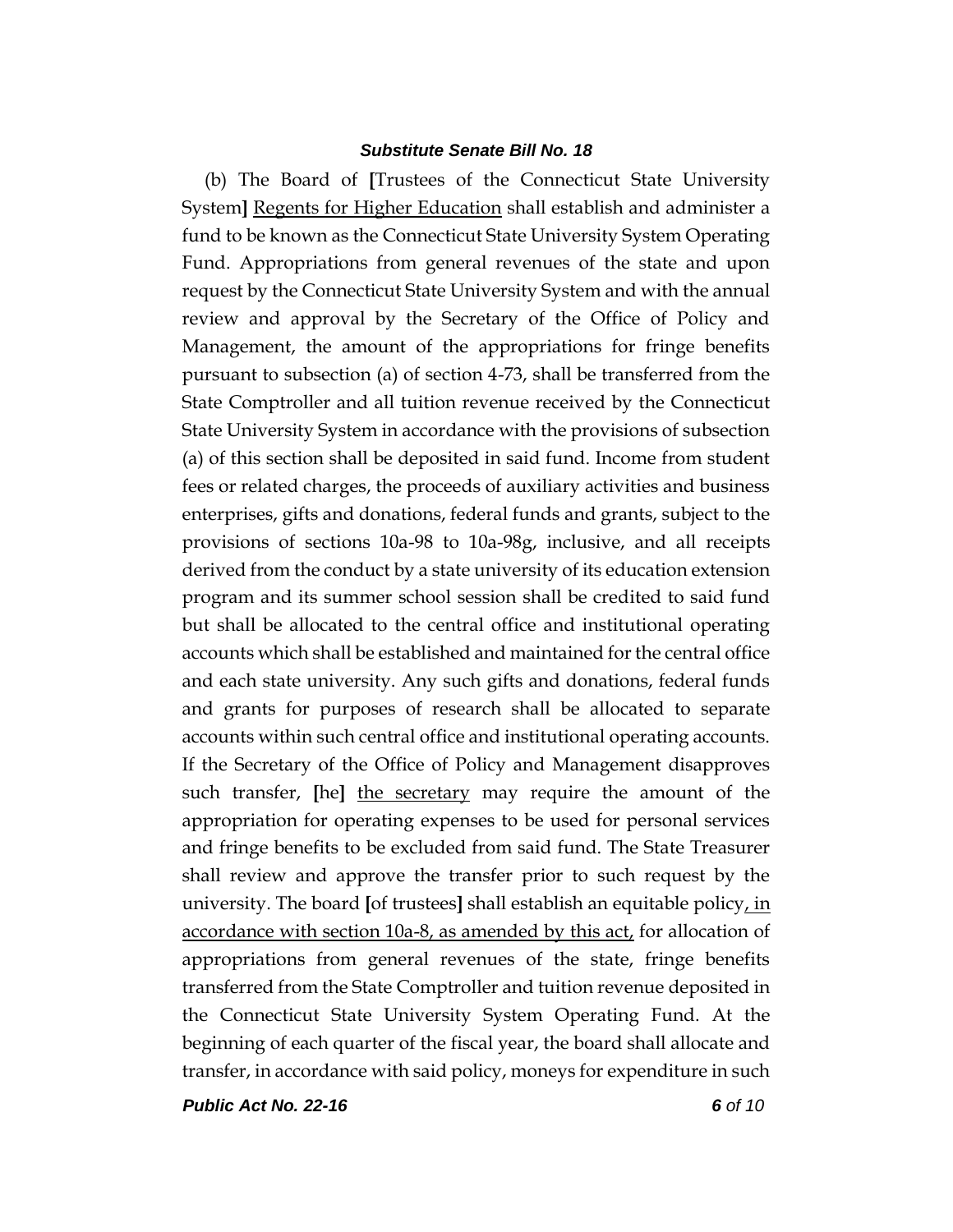institutional operating accounts, exclusive of amounts retained for central office operations and reasonable reserves for future distribution. All costs of waiving or remitting tuition pursuant to subsection (f) of this section shall be charged to the Connecticut State University System Operating Fund. Repairs, alterations or additions to facilities supported by the Connecticut State University System Operating Fund and costing one million dollars or more shall require the approval of the General Assembly, or when the General Assembly is not in session, of the Finance Advisory Committee. Any balance of receipts above expenditures shall remain in said fund, except such sums as may be required for deposit into a debt service fund or the General Fund for further payment by the Treasurer of debt service on general obligation bonds of the state issued for purposes of the Connecticut State University System.

Sec. 5. Subsection (a) of section 10a-6 of the 2022 supplement to the general statutes is repealed and the following is substituted in lieu thereof (*Effective July 1, 2022*):

(a) The Board of Regents for Higher Education shall: (1) Establish policies and guidelines for the Connecticut State University System, the regional community-technical college system and Charter Oak State College; (2) develop a master plan for higher education and postsecondary education at the Connecticut State University System, the regional community-technical college system and Charter Oak State College consistent with the goals identified in section 10a-11c; (3) establish tuition and student fee policies for the Connecticut State University System, the regional community-technical college system and Charter Oak State College; (4) monitor and evaluate the effectiveness and viability of the state universities, the regional community-technical colleges and Charter Oak State College in accordance with criteria established by the board; (5) merge or close institutions within the Connecticut State University System, the regional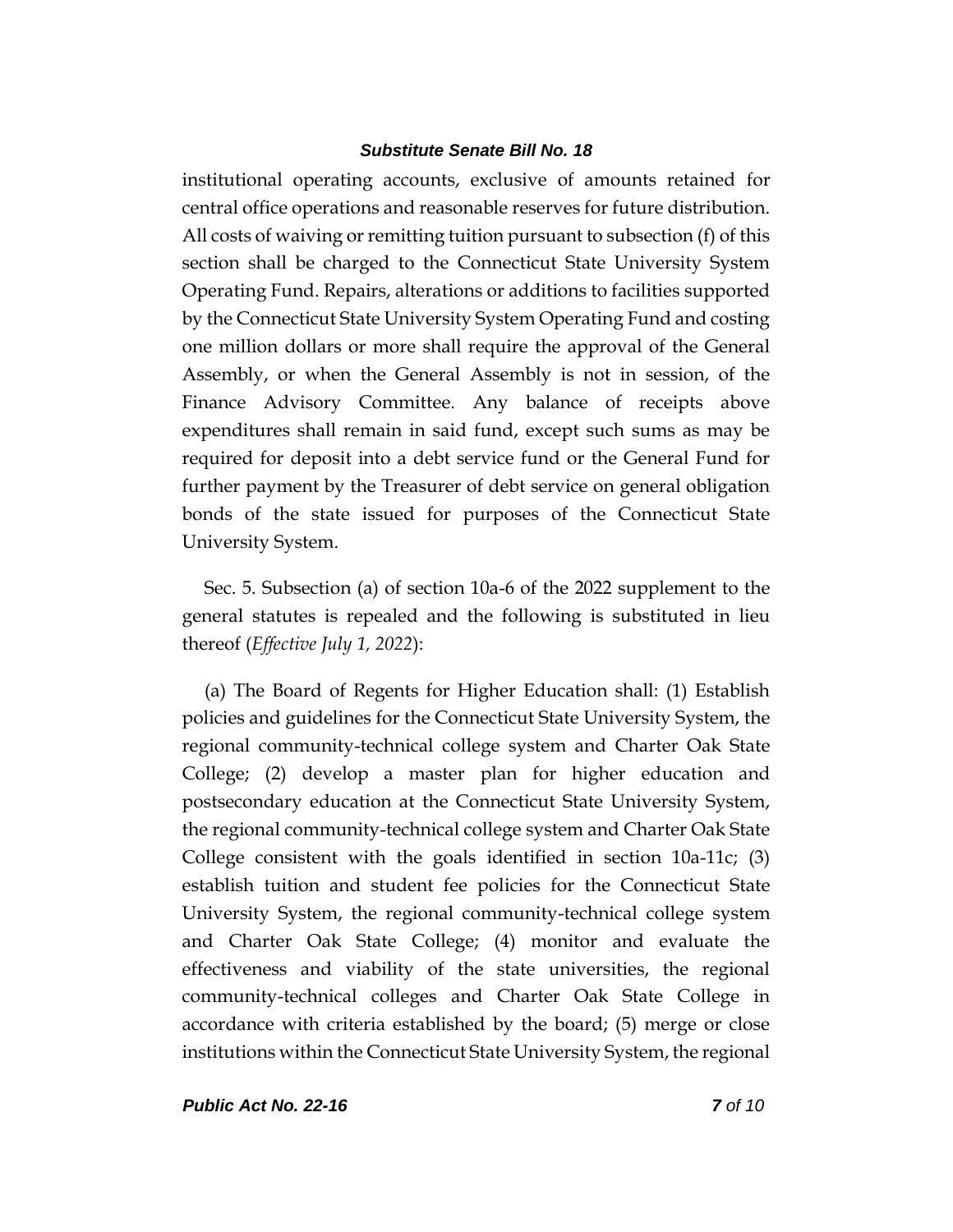community-technical college system and Charter Oak State College in accordance with criteria established by the board, provided (A) such recommended merger or closing shall require a two-thirds vote of the board, and (B) notice of such recommended merger or closing shall be sent to the committee having cognizance over matters relating to education and to the General Assembly; (6) review and approve mission statements for the Connecticut State University System, the regional community-technical college system and Charter Oak State College and role and scope statements for the individual institutions and campuses of such constituent units; (7) review and approve any recommendations for the establishment of new academic programs submitted to the board by the state universities within the Connecticut State University System, the regional community-technical colleges and Charter Oak State College, and, in consultation with the affected constituent units, provide for the initiation, consolidation or termination of academic programs; (8) develop criteria to ensure acceptable quality in (A) programs at the Connecticut State University System, the regional community-technical college system and Charter Oak State College, and (B) institutions within the Connecticut State University System and the regional community-technical college system and enforce standards through licensing and accreditation; (9) prepare and present to the Governor and General Assembly, in accordance with section 10a-8, as amended by this act, consolidated operating and capital expenditure budgets for the Connecticut State University System, the regional community-technical college system, **[**and**]** Charter Oak State College and the central office of the Connecticut State Colleges and Universities developed in accordance with the provisions of said section 10a-8, as amended by this act; (10) review and make recommendations on plans received from the Connecticut State University System, the regional community-technical college system and Charter Oak State College to implement the goals identified in section 10a-11c; (11) appoint advisory committees with representatives from public and independent institutions of higher education to study methods and proposals for coordinating efforts of

*Public Act No. 22-16 8 of 10*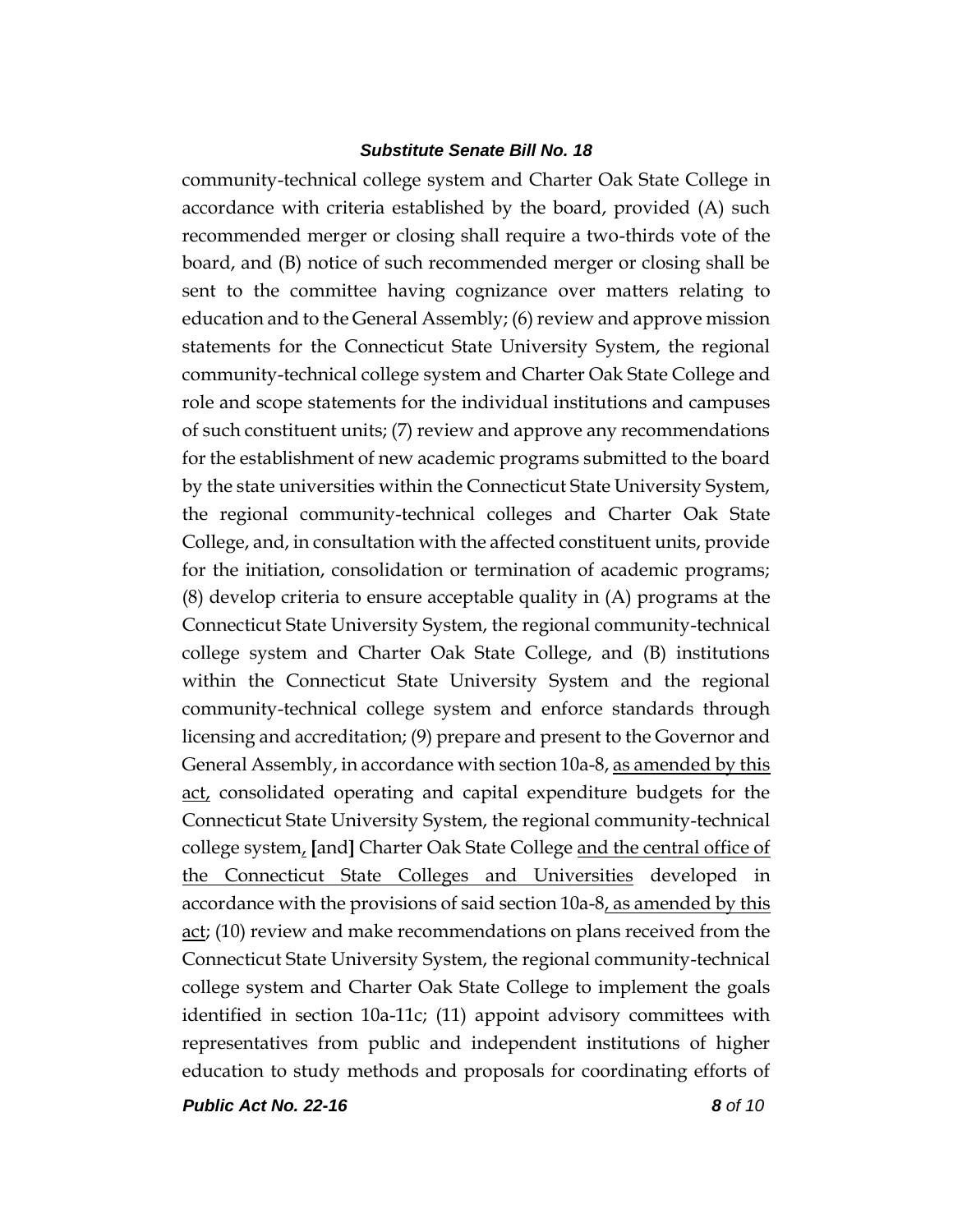the public institutions of higher education under its jurisdiction with The University of Connecticut and the independent institutions of higher education to implement the goals identified in section 10a-11c; (12) evaluate (A) means of implementing the goals identified in section 10a-11c, and (B) any recommendations made by the Planning Commission for Higher Education in implementing the strategic master plan pursuant to section 10a-11b through alternative and nontraditional approaches such as external degrees and credit by examination; (13) coordinate programs and services among the Connecticut State University System, the regional community-technical college system and Charter Oak State College; (14) assess opportunities for collaboration with The University of Connecticut and the independent institutions of higher education to implement the goals identified in section 10a-11c; (15) make or enter into contracts, leases or other agreements in connection with its responsibilities under this part, provided all acquisitions of real estate by lease or otherwise shall be subject to the provisions of section 4b-23; (16) be responsible for the care and maintenance of permanent records of institutions of higher education dissolved after September 1, 1969; (17) prepare and present to the Governor and General Assembly legislative proposals affecting the Connecticut State University System, the regional community-technical college system and Charter Oak State College; (18) develop and maintain a central higher education information system and establish definitions and data requirements for the Connecticut State University System, the regional community-technical college system and Charter Oak State College; (19) until June 30, 2024, report all new programs and program changes at the Connecticut State University System, the regional community-technical college system and Charter Oak State College to the Office of Higher Education; and (20) undertake such studies and other activities as will best serve the higher educational interests of the Connecticut State University System, the regional community-technical college system and Charter Oak State College.